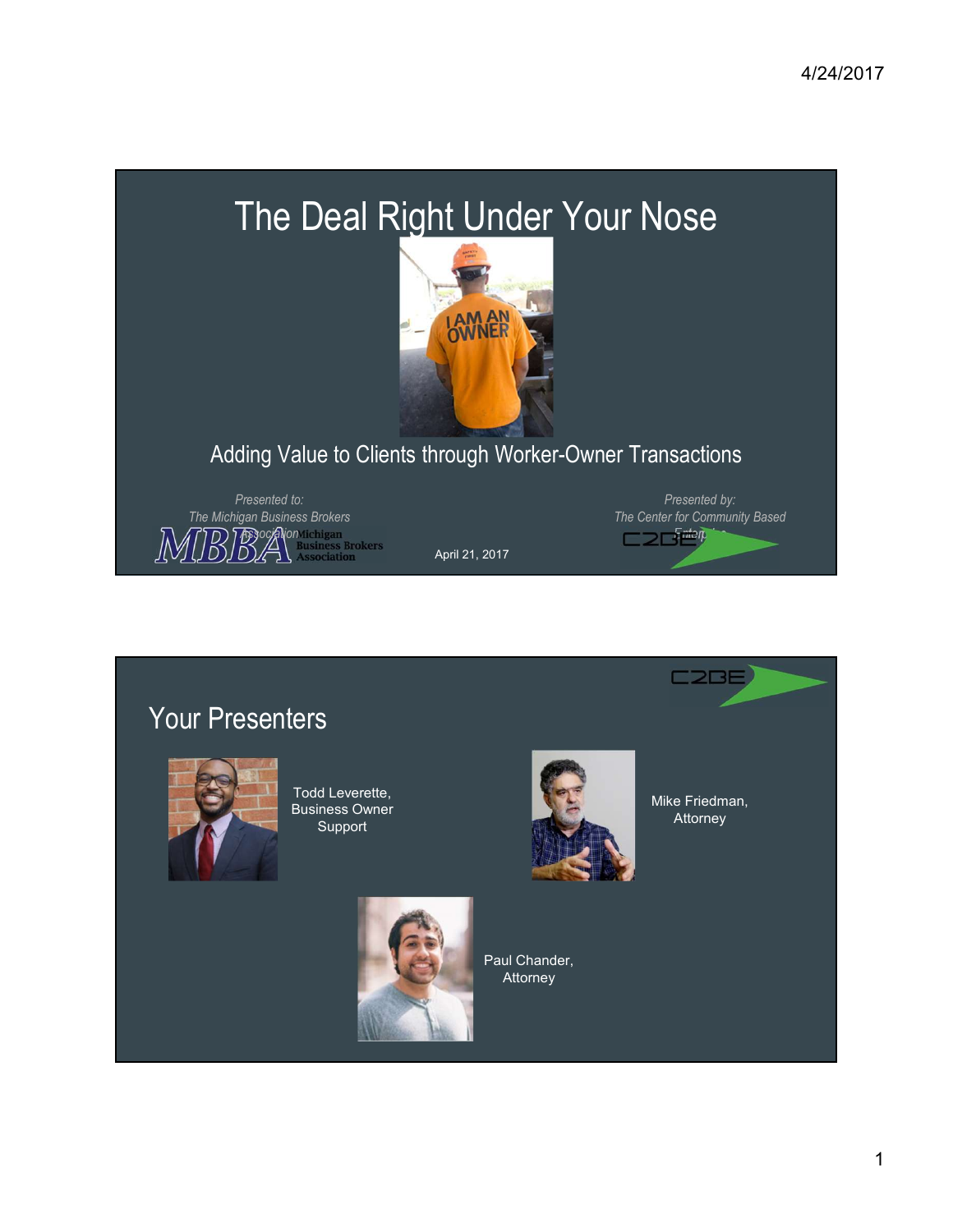# About C2BE

501(c)(3) partnered w/ the Law Office of Deborah Groban Olson

Mission: "To create living-wage jobs through worker ownership in all of its forms."

Team of attorneys w/ over 100 years combined experienced in worker-ownership transactions.



Deborah Groban Olson, Executive Director & Attorney

Team of Technical Service Providers & Economic Development Partners serving Detroit's worker-ownership ecosystem.

We help you get the deal done!

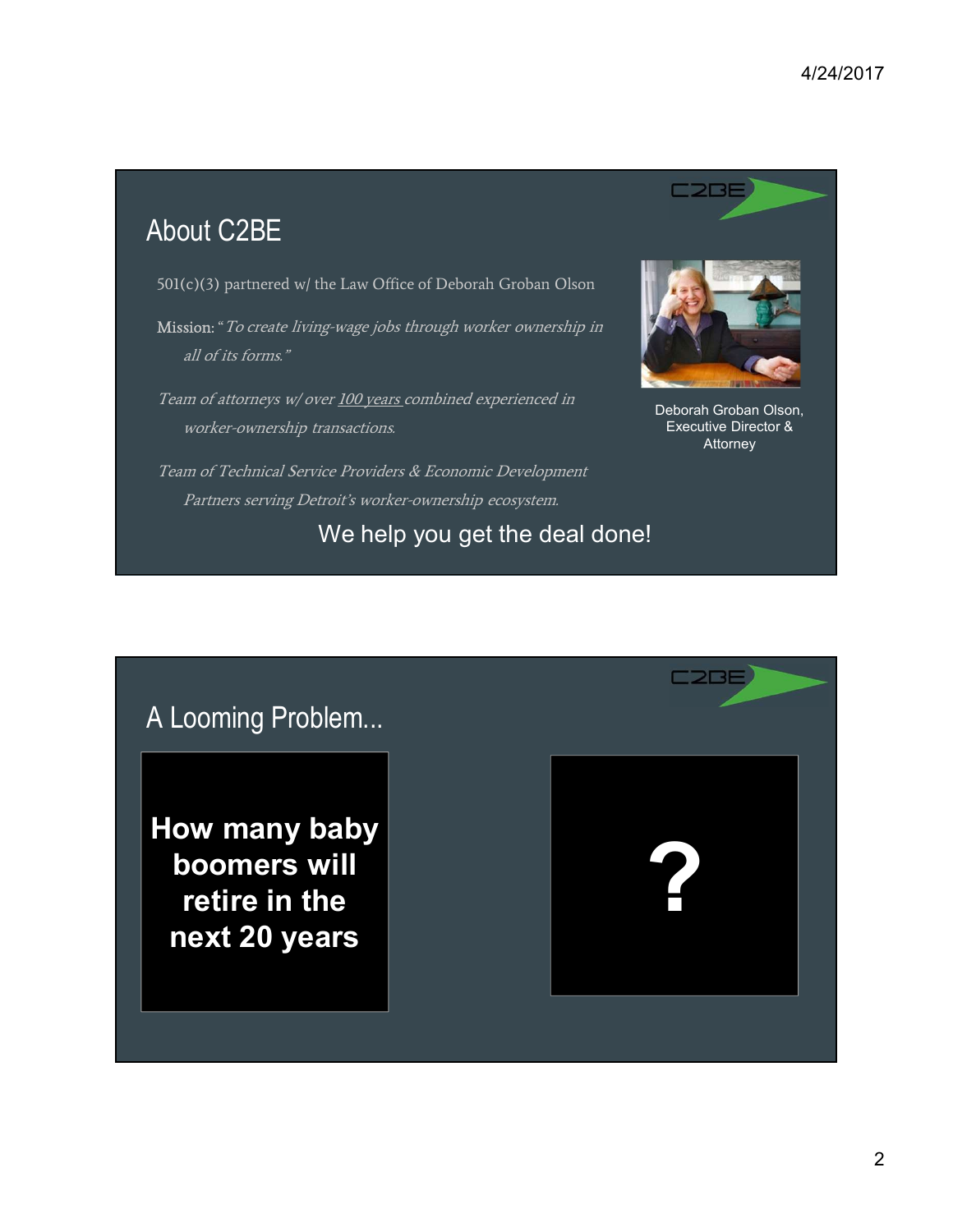

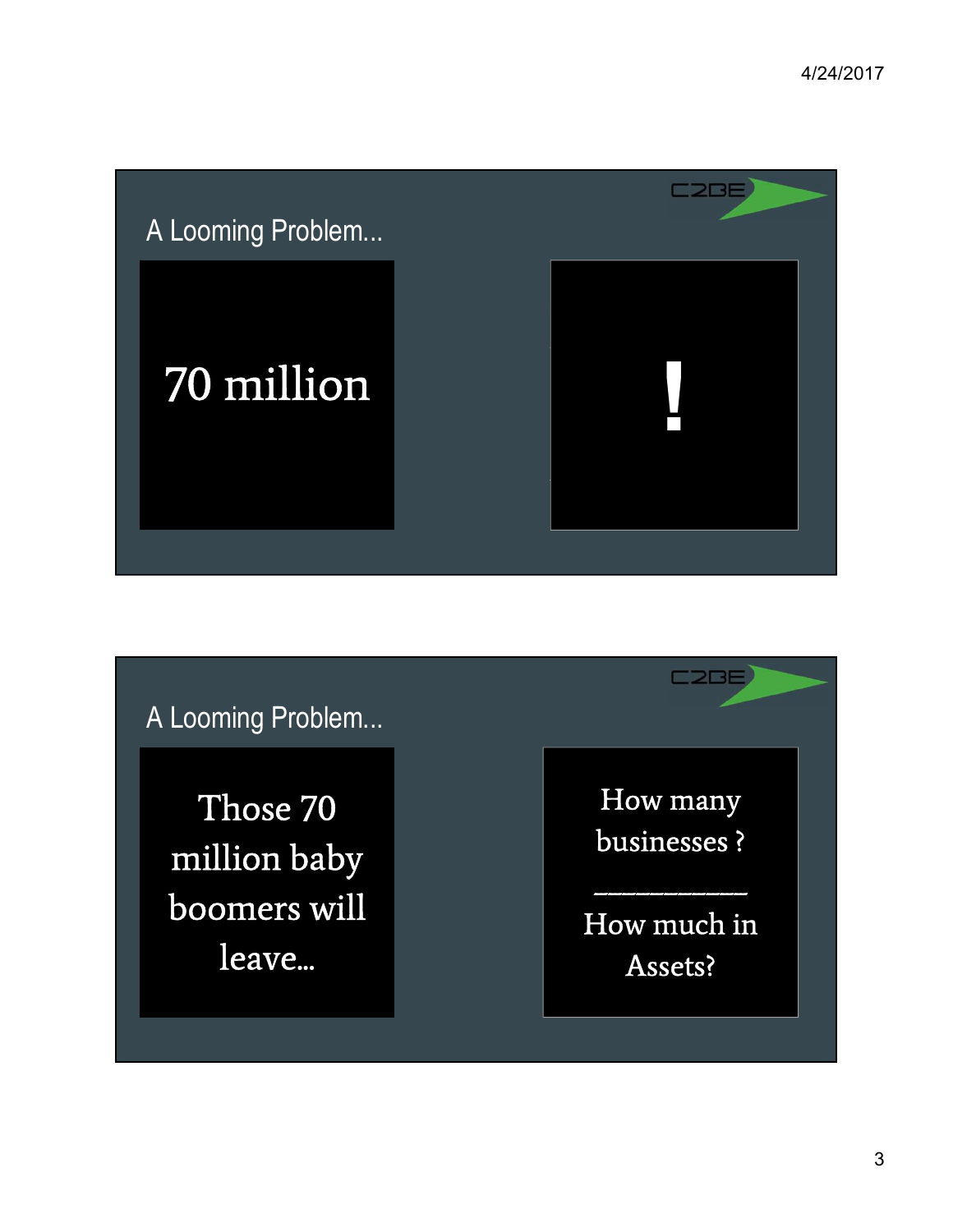



4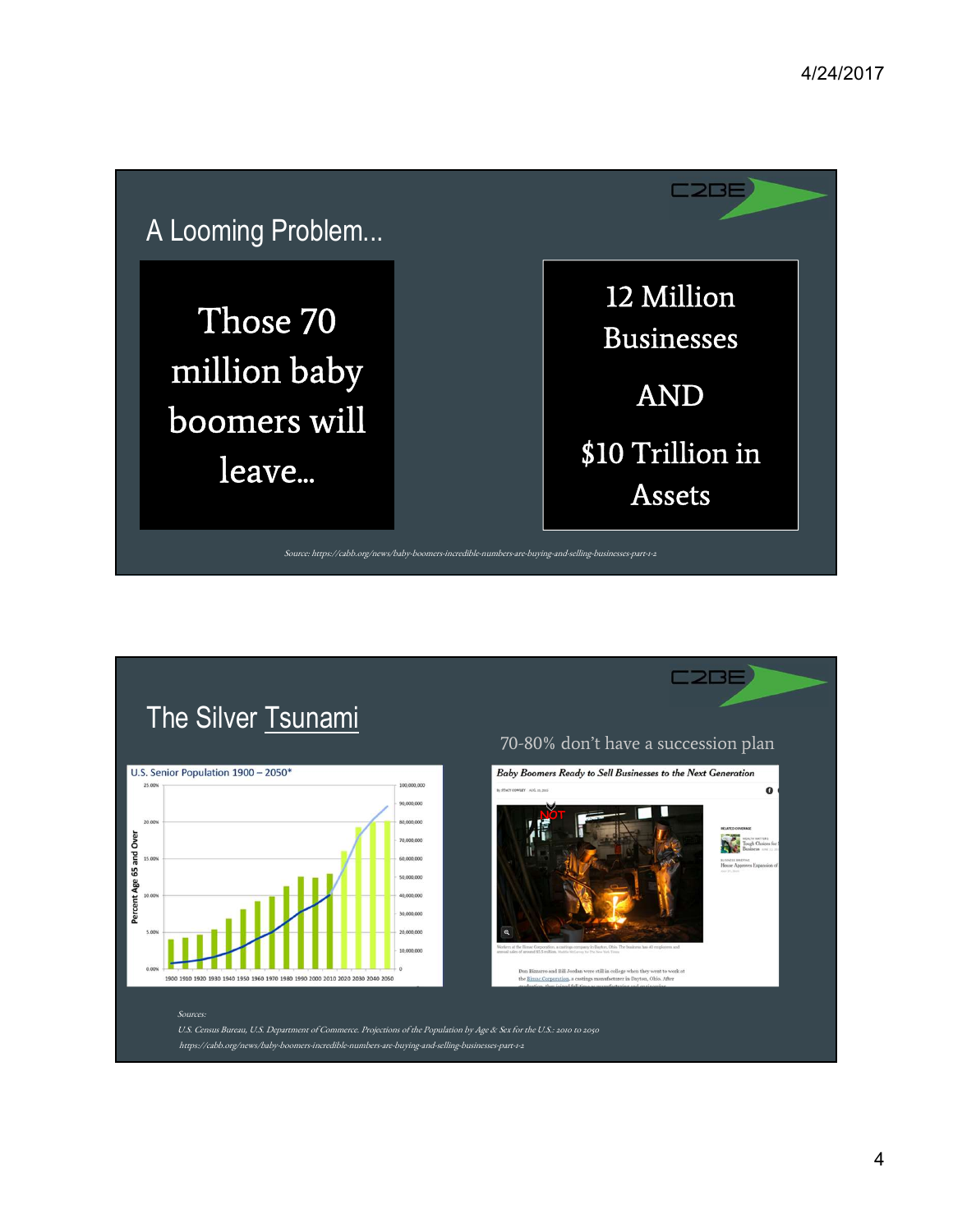**C2BE** 

# Traditional Options for Owners & Brokers...

Bequeath to family member...*IF there's someone to bequeath to.* 

Sell to a strategic acquirer...IF there is one. And what happens to the business?

Liquidate & Shut it down... No winners.

## Employee Ownership as a Solution

Worker Cooperative

Follow 7 Co-Op Principles, incl. 1 worker-1 vote

Can be structured for capital gains tax deferral for seller

Employee Stock Ownership Program (ESOP)

Very common, Can be Expensive to setup & maintain

Can be structured for capital gains tax deferral for seller,

S corporation owned 100% by an ESOP pays NO federal income taxes

Employee Ownership Trust (EOT)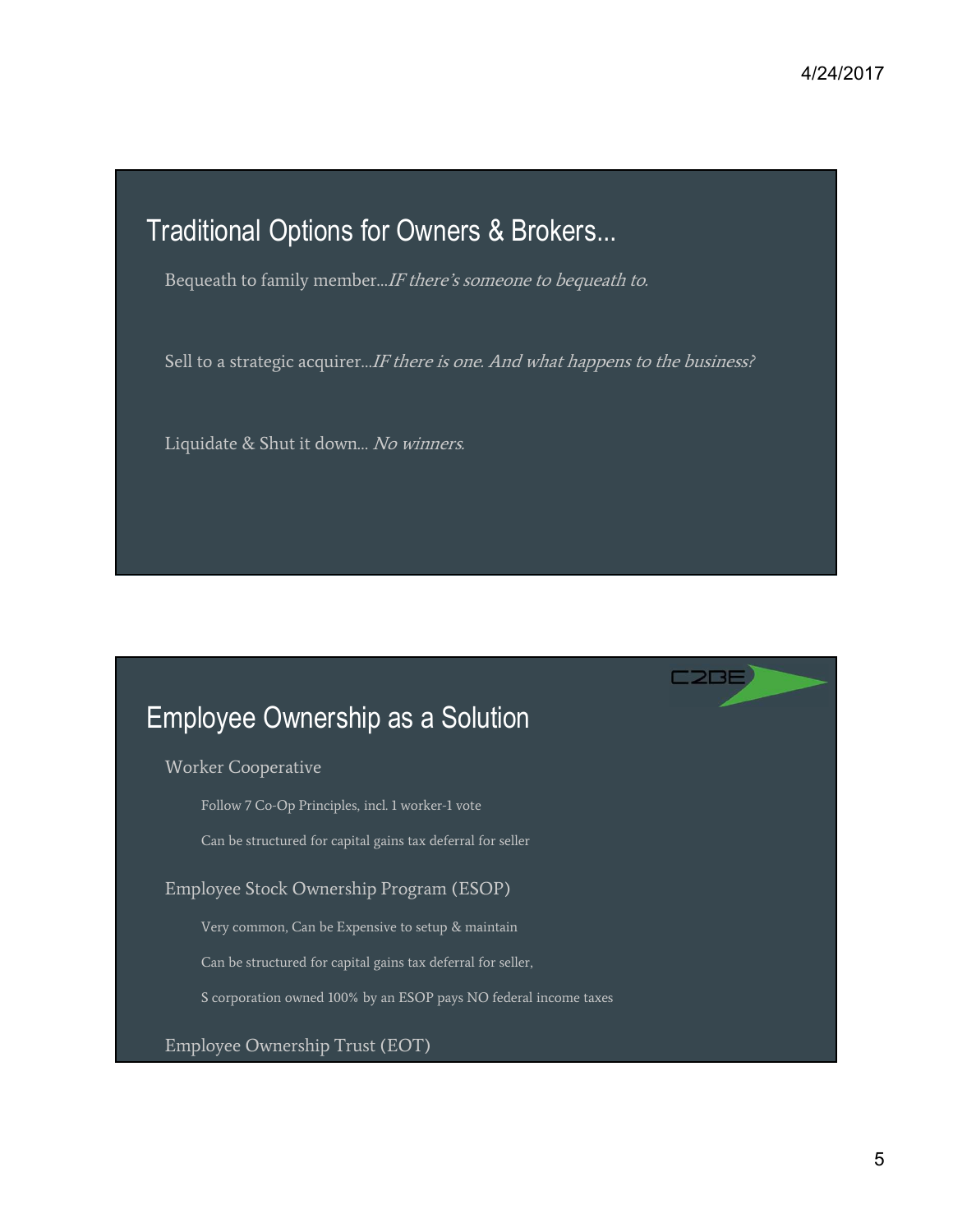# Worker Ownership...Under Your Nose



\$4.7B in Revenue, Advertising & Marketing Co-op



16,000 Employees (100% Pulse) employee owned)

F**imsted** 

NDUS



C<sub>2</sub>BE

182,000 employees, ESOP Highest Customer Satisfaction of any US Supermarket

**C2BE** 

#### Sources:

National Quality Research Center Annual Supermarket Survey (Publix scored 83/100); Financial-Advisor Magazine Online, The 10 Largest Employee-Owned U.S. Companies; Forbes.com, How Ace Hardware Turned Corner Stores Into A \$4.7 Billion Co-Op

## Worker Ownership...Stabilizing Economies...

Stats show that employee-ownership creates businesses that are:

- More Innovative
- More Profitable
- More Resilient

Employee-owned business are more likely to: Pay higher wages Remain locally rooted Benefit local economies Increase equity in the community

Source: Working and Rebuilding Together: Worker Cooperatives as an Economic Development Tool, Woodrow Wilson School of Public & International Affairs, Princeton University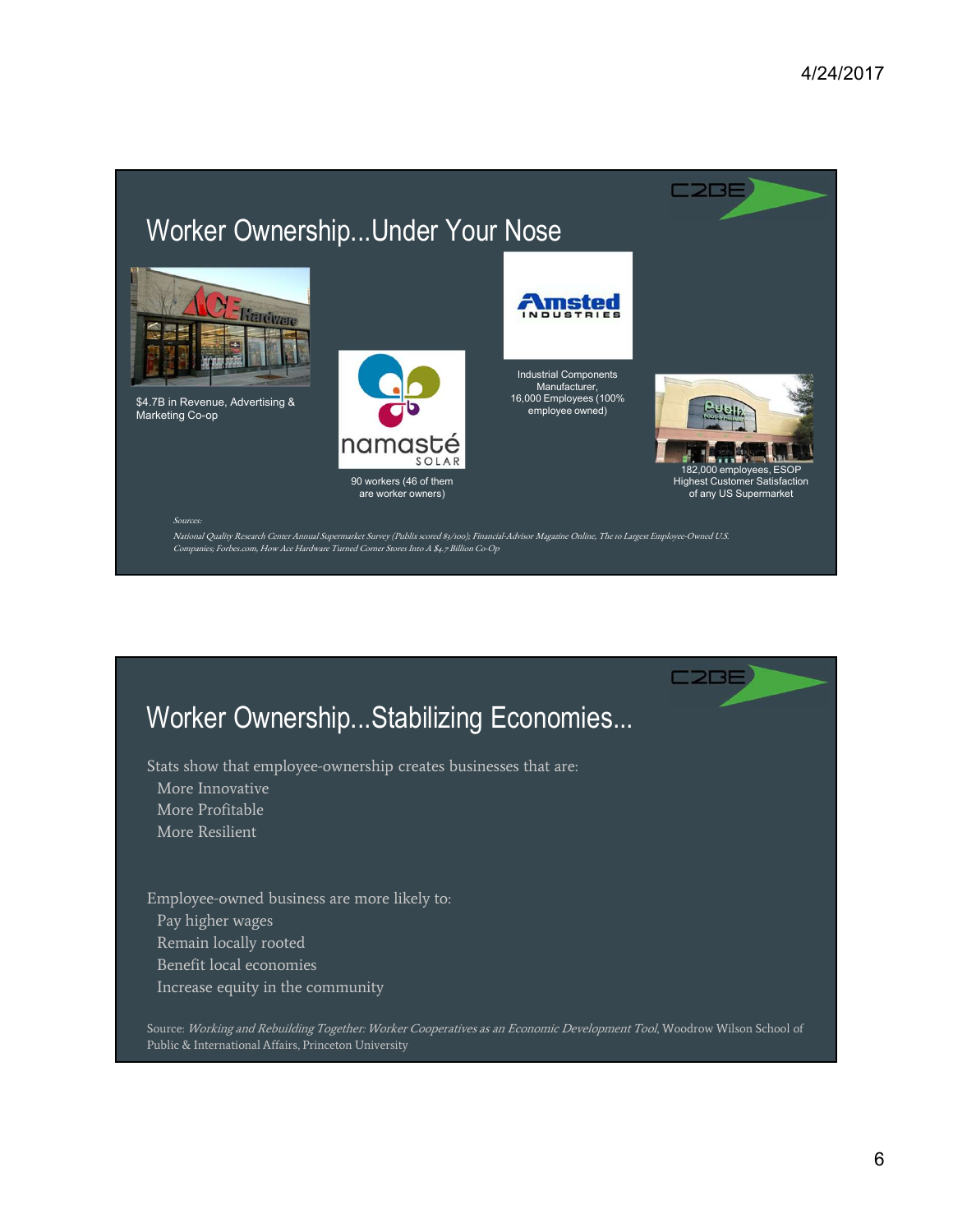# Arbor Assays & C2BE, a Michigan Love Story



#### Arbor Assays becomes First Employee-Owned US Life Sciences Company

**C2BE** 

February 06, 2017 11:33 AM Fastern Davlieht Time

ANN ARBOR, Mich.--(EON: Enhanced Online News)--On January 1, 2017, Arbor Assays became the first employee-owned (EO) life<br>sciences company through the use of a "perpetual trust." The owners sold their interests to the empl es. While a relatively riew technik

Founded in 2007 by Drs. Russell Hart, Nancy Schmidt and Barbara Scheuer, Arbor Assays is an Ann Arbor company that designs,<br>develops, and manufactures detection and immunoassay products for important research biomolecules.

A number of law firms were involved in the transaction. Graeme Nuttall, at Fieldfisher in the UK, dealt with setting up the UK trust.<br>Graeme has been intimately involved with drafting the UK government policy and laws gove

Russell Hart commented: "We want Arbor Assays to remain an independent and successful business and were impressed by how the<br>perpetual trust model can achieve this. Shares are held in trust permanently for all employees. T

### From the Owner's Mouth...

#### Selling Owners, Russell Hart

"We want Arbor Assays to remain an independent and successful business and were impressed by how the perpetual trust model can achieve this . . . [i]t has been shown in many cases that EO companies are more profitable, have higher employee retention rates, have happier work environments and survive longer than traditional companies."

#### New Employee Owner, Bobbi O'Hara

C2BE

"Making the decision to transition from private ownership to perpetual trust speaks volumes about the faith in our collective competencies and the importance in taking care of each other, not just as coworkers, but as a community with a common goal."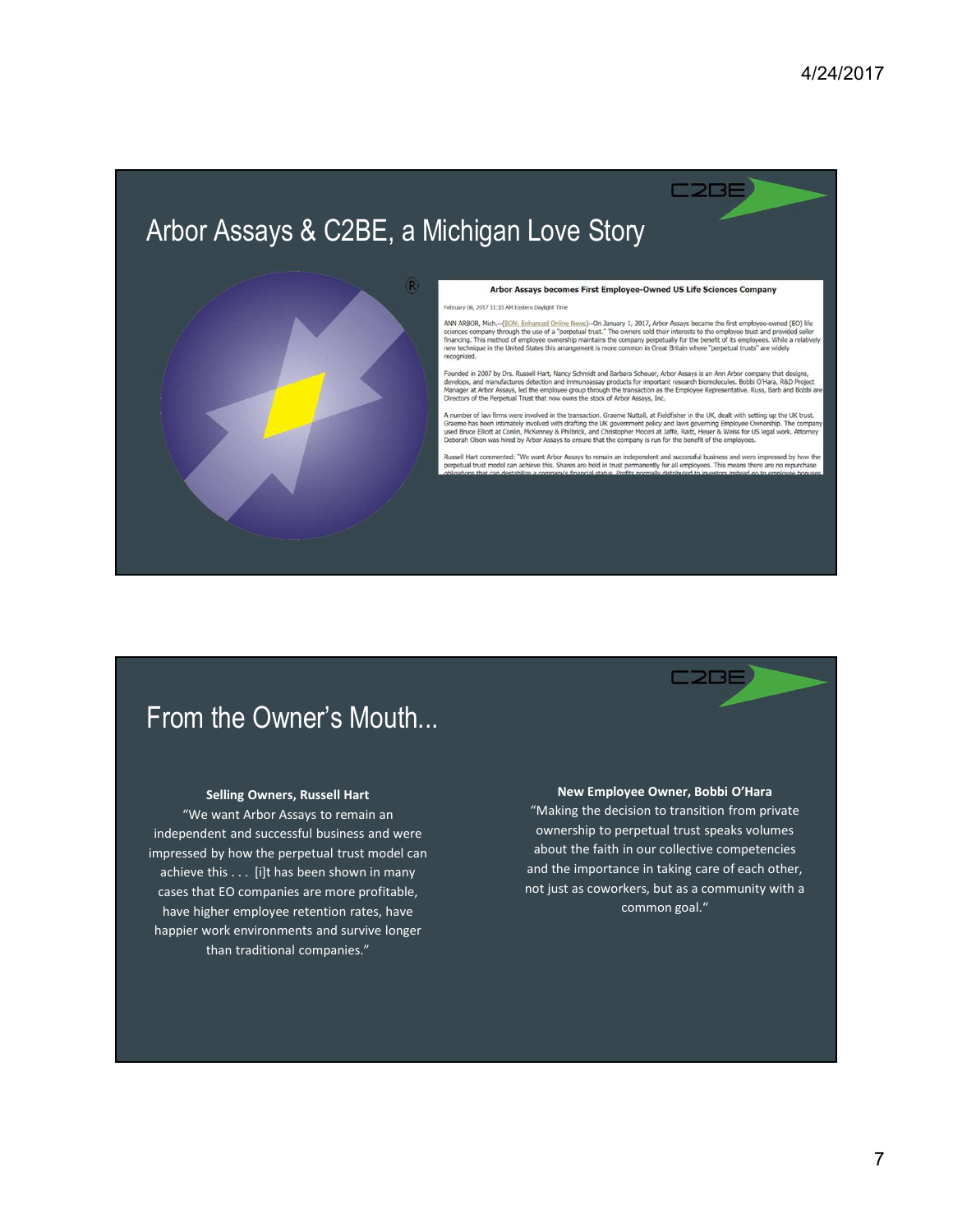

# **C2BE** Brokers...Expanding Worker Ownership... What if… You started mining groups of workers (engineers, construction workers, machinists) to see if they'd want to own their business?? What if they came to you? You became known as the broker who kept "that business" local?? What of you partnered with your City Council's Business Retention Team? What if you started it? IMAGINE!